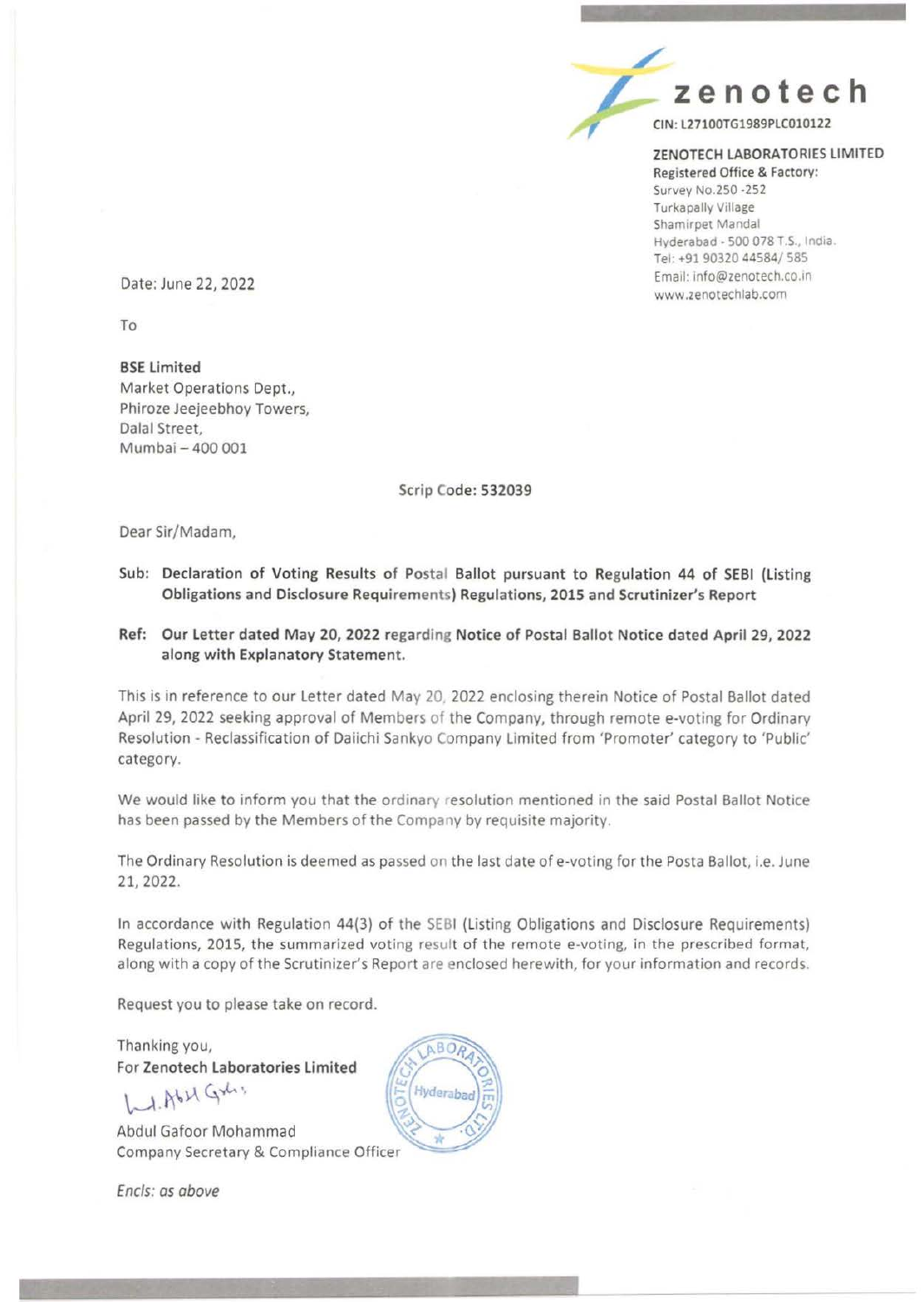#### DISCLOSURE OF VOTING RESULTS:

| Company Name                                                   | Zenotech Laboratories Limited                         |  |
|----------------------------------------------------------------|-------------------------------------------------------|--|
| Date of the AGM/EGM                                            | Not Applicable - Meeting held by way of Postal Ballot |  |
| Total number of shareholders on record date                    | 8,214                                                 |  |
| No. of shareholders present in the meeting either in person or | Not Applicable                                        |  |
| Promoters and Promoter Group:                                  |                                                       |  |
| Public:                                                        |                                                       |  |
| No. of shareholders attended the meeting through video         | Not Applicable                                        |  |
| Promoters and Promoter Group:                                  |                                                       |  |
| Public:                                                        |                                                       |  |

| Resolution required:<br>(Ordinary/ Special)                                        | ORDINARY - Reclassification of Daiichi Sankyo Company Limited from 'Promoter' category to 'Public' Category |                             |                            |                                                                         |                                |                              |                                                                |                                                                |
|------------------------------------------------------------------------------------|-------------------------------------------------------------------------------------------------------------|-----------------------------|----------------------------|-------------------------------------------------------------------------|--------------------------------|------------------------------|----------------------------------------------------------------|----------------------------------------------------------------|
| Whether promoter/<br>promoter group are<br>interested in the<br>agenda/resolution? | No                                                                                                          |                             |                            |                                                                         |                                |                              |                                                                |                                                                |
| Category                                                                           | Mode of Voting                                                                                              | No. of shares<br>held $(1)$ | No. of votes<br>polled (2) | % of Votes Polled<br>on outstanding<br>shares<br>$(3)=[(2)/(1)]^{*}100$ | No. of Votes-<br>in favour (4) | No. of Votes-<br>against (5) | % of Votes in favour<br>on votes polled<br>$(6)=[(4)/(2)]*100$ | % of Votes against<br>on votes polled<br>$(7)=[(5)/(2)]$ * 100 |
|                                                                                    | E-Voting                                                                                                    | 4,20,14,578                 | 4,20,14,578                | 100.0000                                                                | 4,20,14,578                    |                              | 100.0000                                                       |                                                                |
| Promoter and Promoter<br>Group                                                     | Poll                                                                                                        |                             |                            |                                                                         |                                |                              |                                                                |                                                                |
|                                                                                    | Postal Ballot (if<br>applicable)                                                                            |                             |                            |                                                                         | $\sim$                         |                              |                                                                |                                                                |
|                                                                                    | E-Voting                                                                                                    | 4,364<br>Poll               |                            |                                                                         | $\sim$                         |                              |                                                                |                                                                |
| Public- Institutions                                                               |                                                                                                             |                             |                            |                                                                         | $\sim$                         |                              |                                                                |                                                                |
| Postal Ballot (if<br>applicable)                                                   |                                                                                                             |                             |                            |                                                                         |                                |                              |                                                                |                                                                |
|                                                                                    | E-Voting                                                                                                    | 1,90,11,626                 | 2,38,502                   | 1.2545                                                                  | 2,34,056                       | 4,446                        | 98.1359                                                        | 1.8641                                                         |
| Public- Non Institutions                                                           | Poll                                                                                                        |                             |                            |                                                                         |                                |                              |                                                                |                                                                |
|                                                                                    | Postal Ballot (if<br>applicable)                                                                            |                             |                            |                                                                         |                                |                              |                                                                |                                                                |
|                                                                                    | Total                                                                                                       | 6,10,30,568                 | 4,22,53,080                | 69.2327                                                                 | 4,22,48,634                    | 4,446                        | 99.9895                                                        | 0.0105                                                         |

Note: Total number of votes polled i.e. 4,22,53,080 does not include abstained votes of 198.

For Zenotech Laboratories Limited

Ld. Ab 21 G26.

Abdul Gafoor Mohammad Company Secretary & Compliance Officer

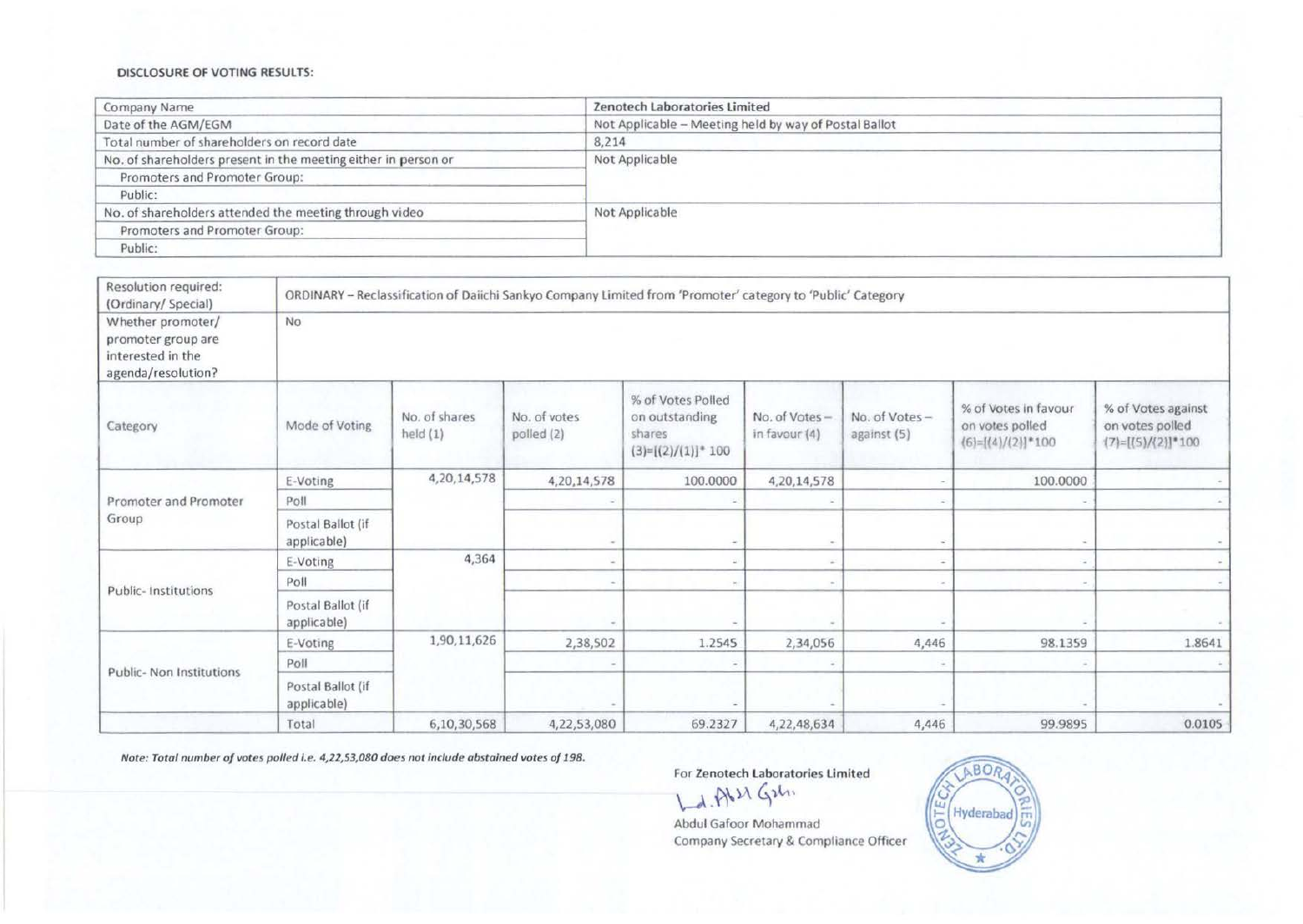## *9da1Uufev 'lirunagari Company Secretary in (['ractice* eZ *Inso[vency (['rojessionaC*

Sri Venkateswara Nilayam, Plot No-10, II Floor, Krishnapuram, Road No-10, Banjara Hills, Hyderabad-500034 M: 98666 20104, 0: *90142* 90839, email: mahadev.pcs@gmail.com

#### Scrutinizer's Report

## !Pursuant to Section 108 and 110 of the Companies Act, 2013 and Rule 20, 21 and 22 of Companies (Management and Administration) Rules, 2014]

To,

The Chairman Zenotech Laboratories Limited Survey No. 250-252, Turkapally Village, Shameerpel Mandai, Hyderabad-500078 Telangana

Respected Sir,

### Sub.: Scrutinizer's Report for passing of Resolutions through Remote E-Voting Process.

I, Mahadev Tinmagari, Company Secretary in Practice have been appointed as Scrutinizer by the Board of Directors of the Company for the purpose of Scrutinizing the remote e-voting process pursuant to Section 108 and 110 of the Companies Act, 2013 read with Rule 20, 21 and 22 of the Companies (Management and Administration) Rules, 2014 and Regulation 44 of the Securities and Exchange Board of India (Listing Obligations and Disclosure Requirements) Regulations, 2015 for passing of the Resolutions as mentioned under item numbers 1 as set out in the Postal Ballot Notice sent to the shareholders of the Company dated 29 April 2022.

In accordance with General Circular No. 14/ 2020 dated April 8, 2020, General Circular No. 17/2020 dated April 13, 2020, General Circular No. 22/ 2020 dated June 15, 2020, General Circular No. 33/ 2020 dated September 28, 2020, General Circular No. 39/ 2020 dated December 31, 2020, General Circular No. 10/2021 dated June 23, 2021 and General Circular No.20/2021 dated December 8, 2021 ("General Circulars") issued by the Ministry of Corporate Affairs (the "MCA") for seeking approval of the Members of Zenotech Laboratories Limited (the "Company") for the business set out hereunder through Postal Ballot by remote e-voting ("Postal Ballot/ e-Voting").

Pursuant to Section 108 and 110 of the Act read with Rule 20, 21 and 22 of the Companies (Management and Administration) Rules, 2014 and Regulation 44 of the Listing Regulations, the Company has engaged KFin Technologies Limited, Registrar and Transfer Agents of the Company ("KFintech" or "RTA"), as the agency to provide e-Voting facility for its Members.

The remote E-voting facility was available at the link: https://evoting.kfintech.com and commenced from Monday, May 23, 2022 at 09.00 AM and concluded on Tuesday, June 21, 2022 at 05.00 PM.

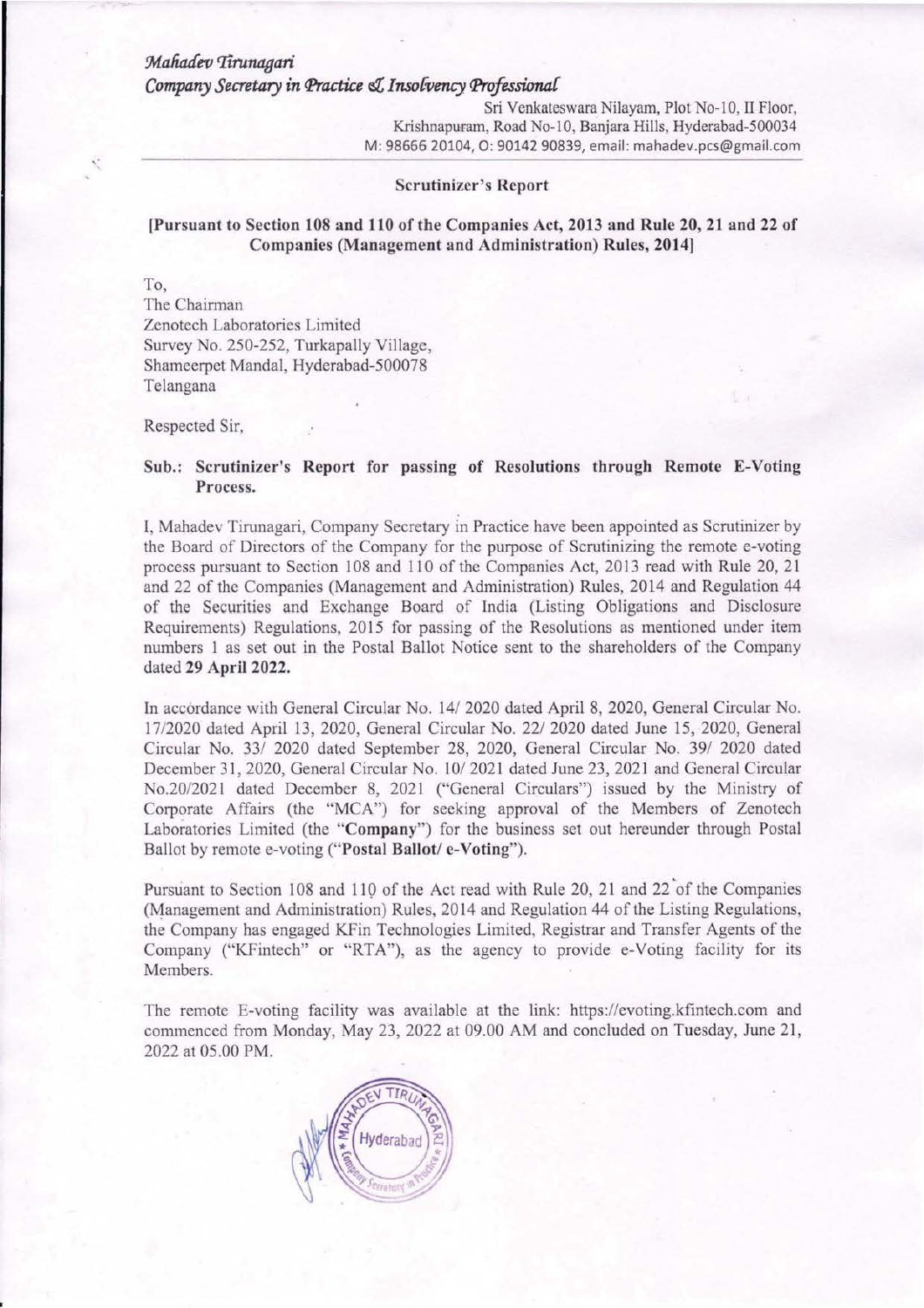# Mahadev Tirunagari *Company Secretary in Practice & Insolvency Professional*

Sri Venkateswara Nilayam, Plot No-10, II Floor, Krishnapuram, Road No-10, Banjara Hills, Hyderabad-500034 M: 98666 20104, 0: 90142 90839, email: mahadev.pcs@gmail.com

In this regard, I report that:

- I. The management of the Company is responsible to ensure the compliances with the requirements of the Companies Act, 2013 and Rules relating to remote e-voting and evoting conducted for the resolutions contained in the Notice of Postal Ballot of the Company. My responsibility as a Scrutinizer for the remote e-voting process for postal ballot is restricted to make a Scrutinizer's Report of the votes cast in "favour" or "against" the resolutions stated in the said Notice, based on the reports generated from the e-voting system provided by KFintech or RTA, the agency engaged by the company to provide remote e-voting facility.
- 2. The Notice dated 29 April 2022 was dispatched to all its members through e-mail who have registered their email addresses with the Company or depository/ depository participants and the communication of assent / dissent of the Members shall only take place through remote e-Voting system. The said notice was dispatched on the basis of Register of Members made available by the Registrar  $\&$  Share Transfer Agent of the Company and the list of beneficial owners made available by the depositories viz., National Securities Depository Limited (NSDL) and Central Depository Services (India) Limited (CDSL) and as available with the Company as at Friday, May 20, 2022 ("Cut Off Date").
- 3. As per the provisions of Rule 20, 21 and 22 of the Companies (Management andl Administration) Rules, 2014, the Company has published advertisement after sending the notice of Postal Ballot providing remote e-voting facility in the Financial Express (English Daily - Hyderabad editions and Mumbai edition) and Nava Telangana (Telugu Daily - Hyderabad edition) dated 21 May 2022.
- 4. ln terms of the aforesaid Notice, voting through electronic means was kept open for 30 (Thirty) days from Monday, 23 May 2022 (09:00 A.M.) to Tuesday, 21 June 2022 (5:00 P.M.).
- 5. The voting rights of members were considered in proportion to their shares in the paid up equity share capital of the Company as on the cut-off date i.e. Friday, 20 May 2022.
- 6. The facility for voting through electronic means was made available on the KFintech or RTA website for the members.

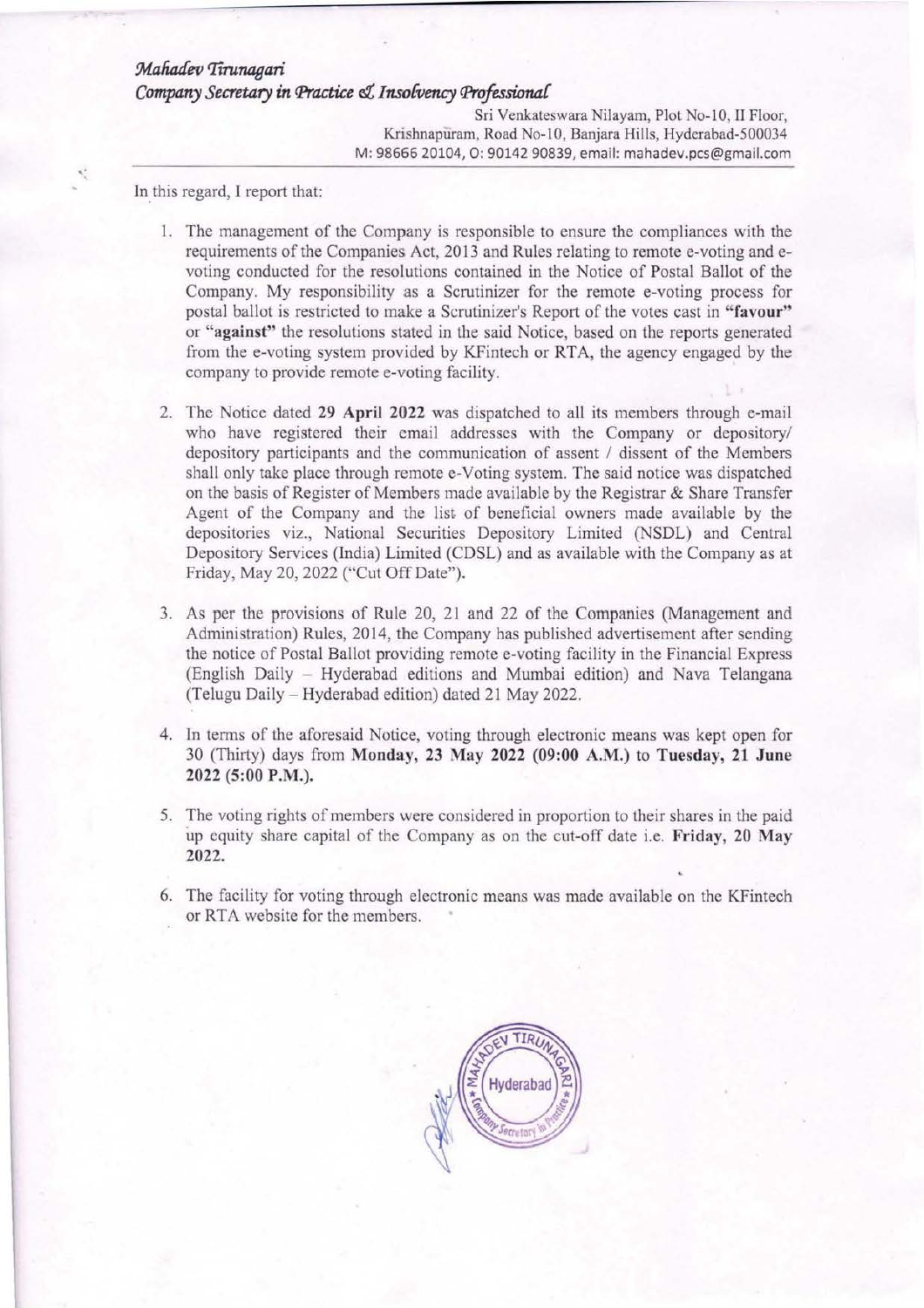# *9dafuufev rrirunagari Company Secretary in Practice* <1, *Inso{vency Professiona{*

Sri Venkateswara Nilayam, Plot No-10, II Floor, Krishnapuram, Road No-10, Banjara Hills, Hyderabad-500034 M: 98666 20104, 0: 90142 90839, email: mahadev.pcs@gmail.com

7. As required under the said rules, after the conclusion of the time fixed for casting the votes using e-voting facility during the Postal Ballot, the votes cast under remote evoting facility were unblocked on the website of KFintech or RTA in the presence of Mr. Bijji Chandra Shekhar and Ms. Shweta Bajaj who are not in employment with the Company and were diligently scrutinized. They have signed below in confinnation of the votes being unblocked in their presence.



R

 $Shw$ 

8. Summary of the remote e-voting and e-voting conducted during the Postal Ballot is as follows:

### Resolution No. 1: ORDINARY RESOLUTION

Reclassification of Daiichi Sankyo Company Limited from 'Promoter' category to 'Public' category:

| Voted in favour of the resolution |                                          |                                                  |                                          |  |
|-----------------------------------|------------------------------------------|--------------------------------------------------|------------------------------------------|--|
| Particulars                       | members<br>N <sub>0</sub><br>of<br>voted | Number<br>of<br>votes<br>cast by them            | % of total number of<br>valid votes cast |  |
| Remote E-voting                   | 62                                       | 42248634                                         | 100                                      |  |
| Total                             | 62                                       | 42248634                                         | 100                                      |  |
| Voted against the resolution      |                                          |                                                  |                                          |  |
| Particulars                       | members<br>N <sub>0</sub><br>of<br>voted | Number<br>votes<br><sub>of</sub><br>cast by them | % of total number of<br>valid votes cast |  |
| Remote E-voting                   | 6                                        | 4446                                             | 0.00 (Negligible)                        |  |
| Total                             | 6                                        | 4446                                             | 0.00 (Negligible)                        |  |
| <b>Grand Total</b>                | 68                                       | 42253080                                         | 100                                      |  |

(ii) Abstained from voting

| Particulars         | No of members who<br>abstained from voting | Number of votes<br>held by them |
|---------------------|--------------------------------------------|---------------------------------|
| Remote E-<br>voting | ∼.                                         | 198                             |
| Total               |                                            | 198                             |